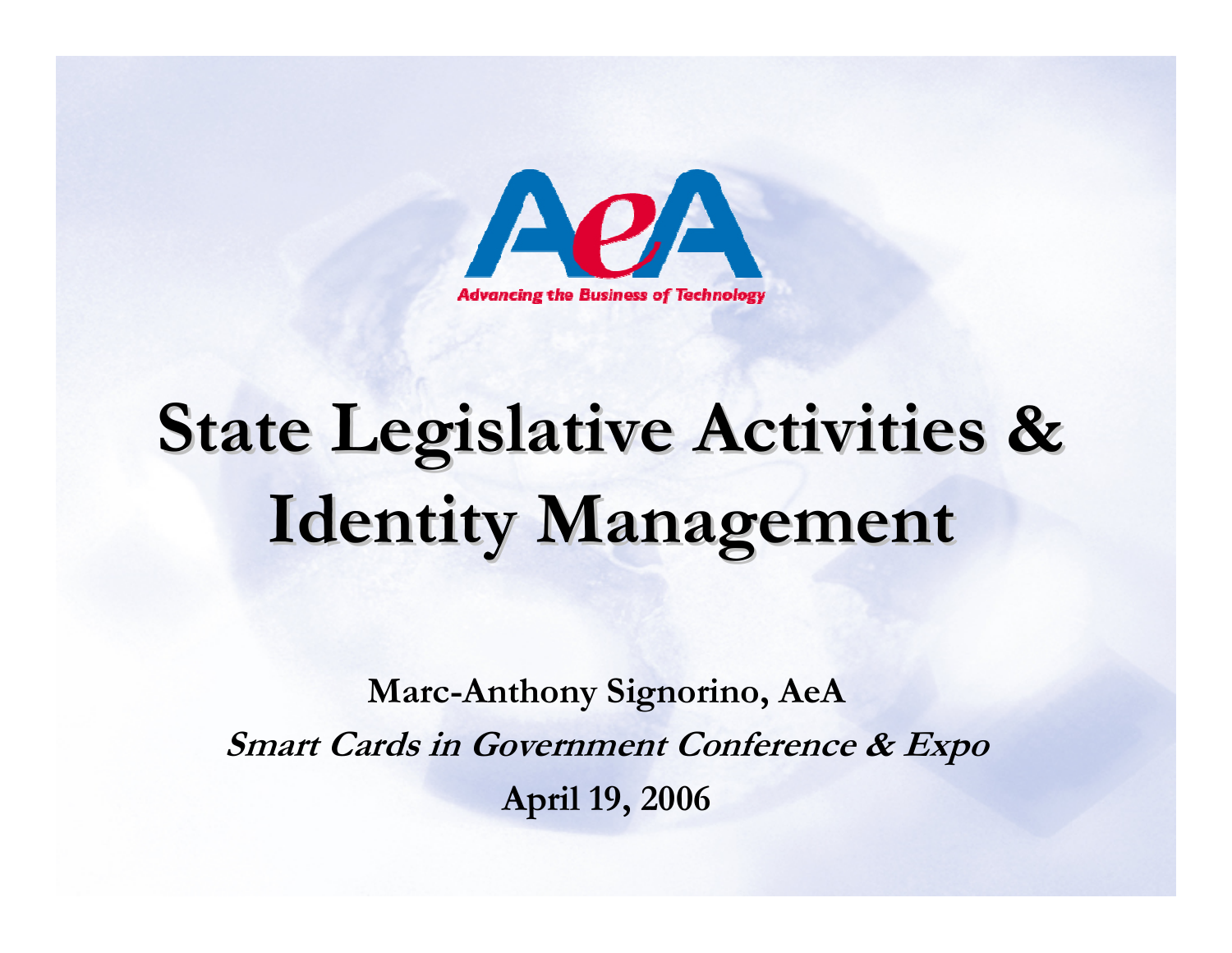## **Agenda**

- **Why all the fuss?**
- **Legislative Approaches in the States**
- **Coordinating The Message**

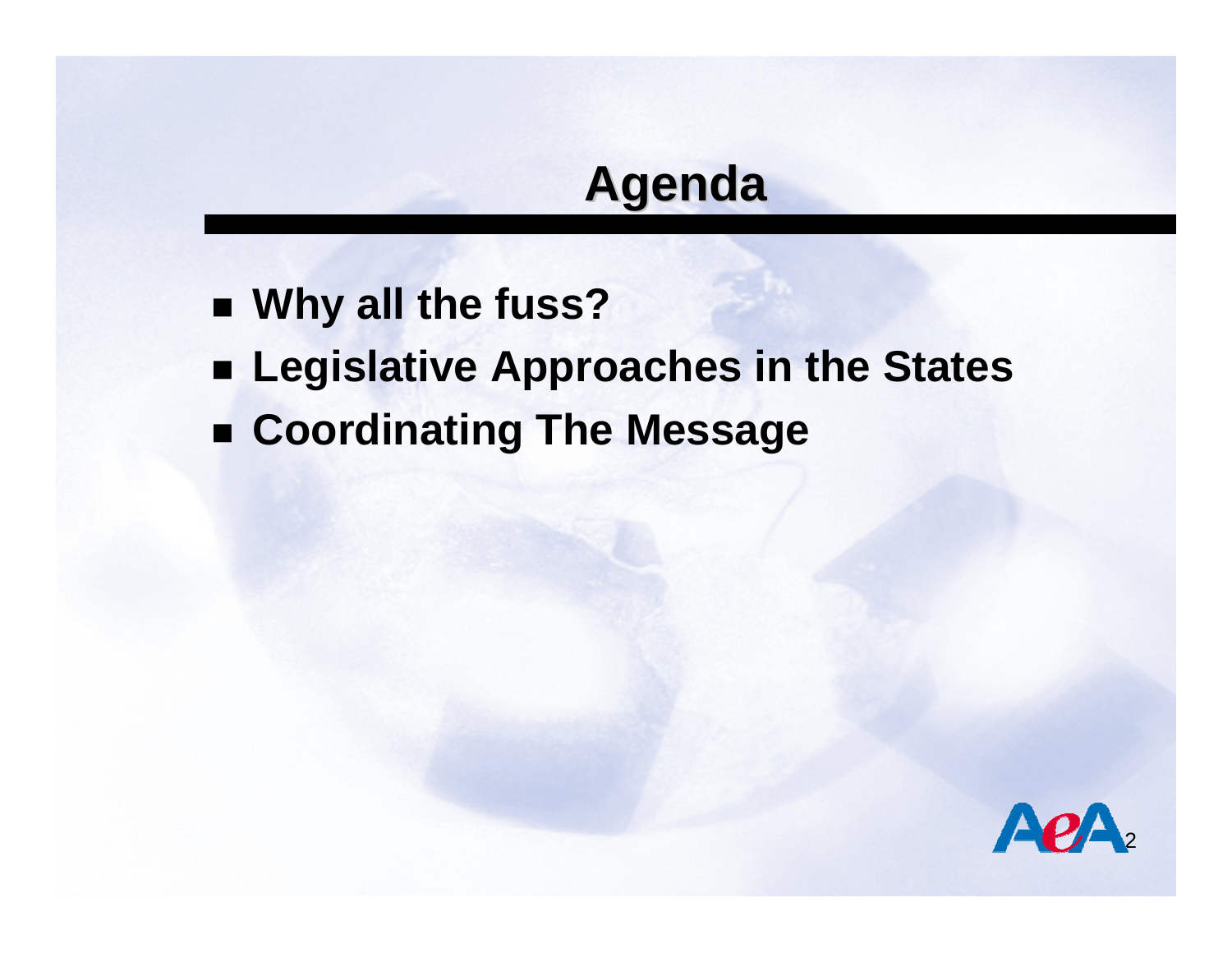

# **Why All the Fuss? Why All the Fuss?**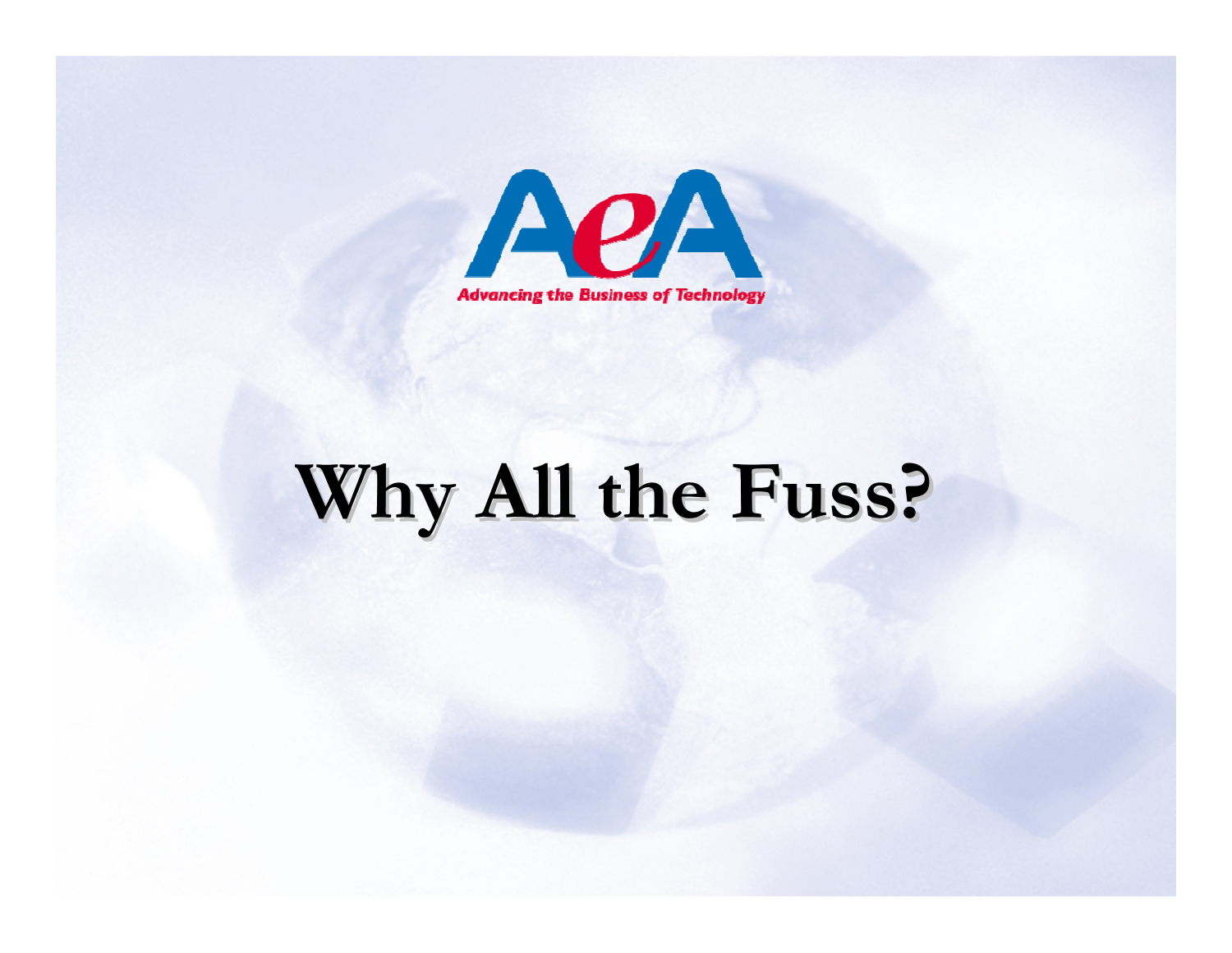## **What's the Fuss?**

- Sutter, CA School's Student ID System
- **REAL ID Act**
- **ePassport**
- **US VISIT, WHTI**
- Katherine Albrecht
	- – *SPYCHiPs: How Major Corporations and Gov't Plan to Track Your Every Move with RFID*
	- and the state of the *The Spychips Threat: Why Christians Should Resist RFID and Electronic Surveillance*

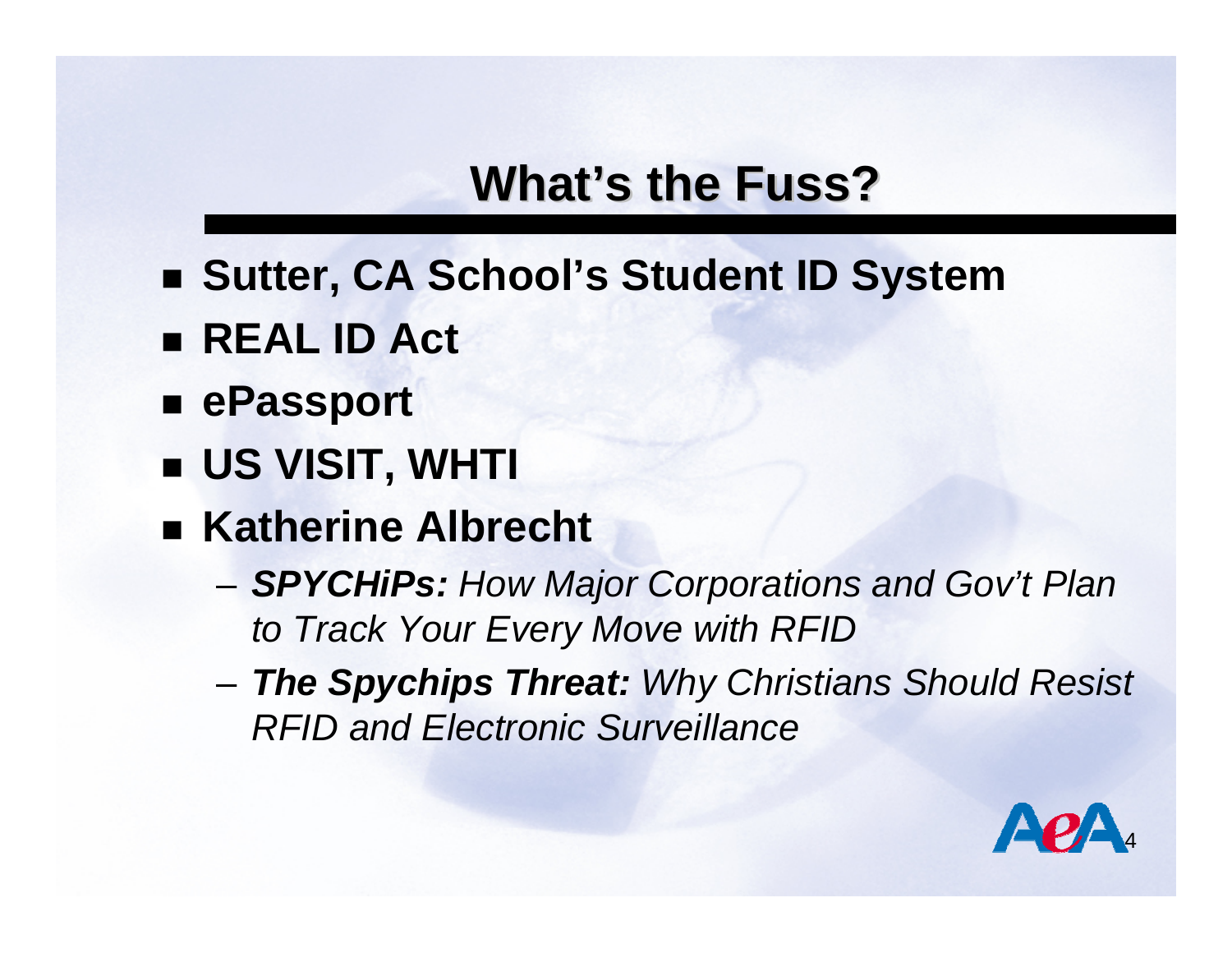#### **What we'd like to avoid**



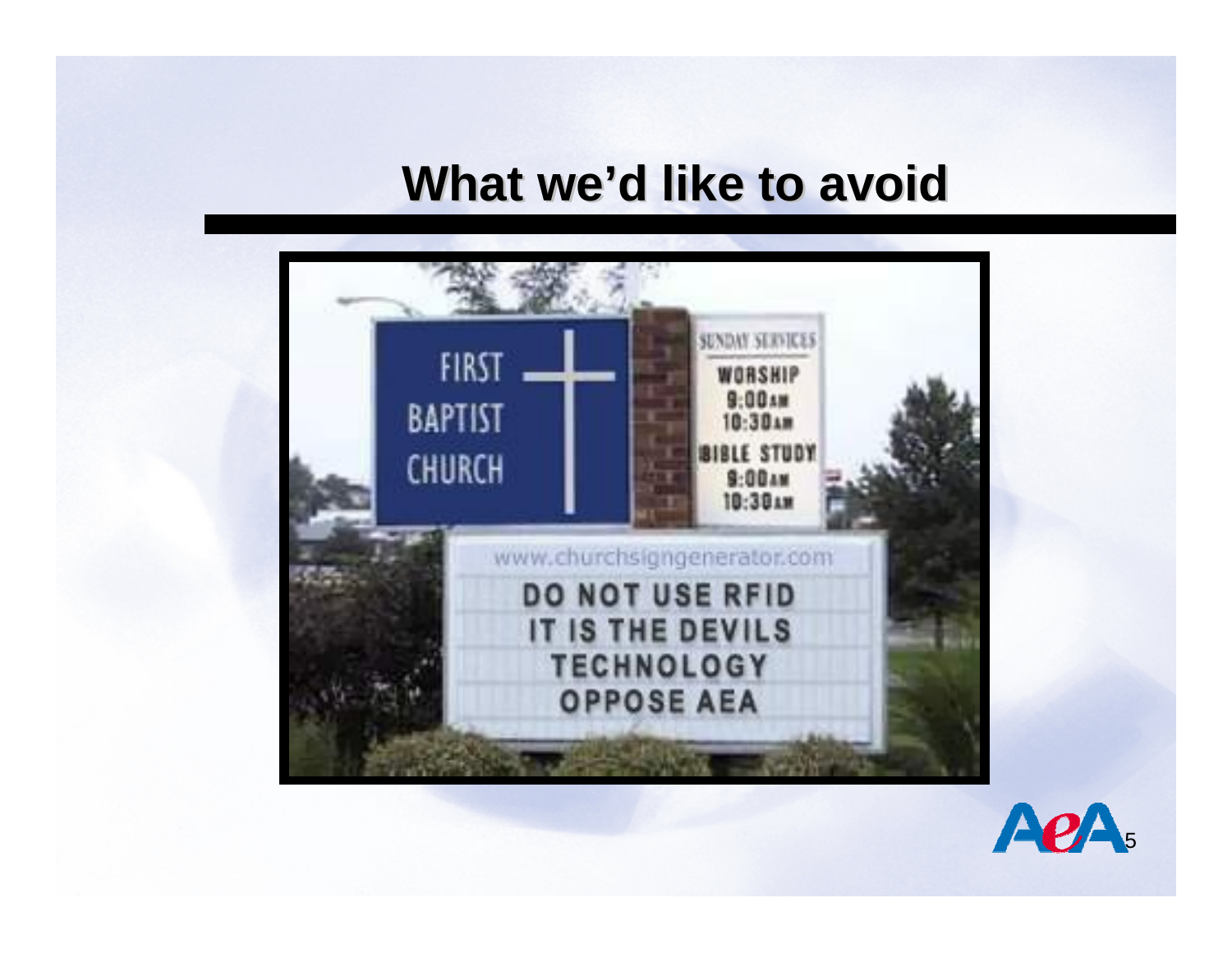

# **Legislative Approaches Legislative Approaches In The States In The States**

**So far. So far.**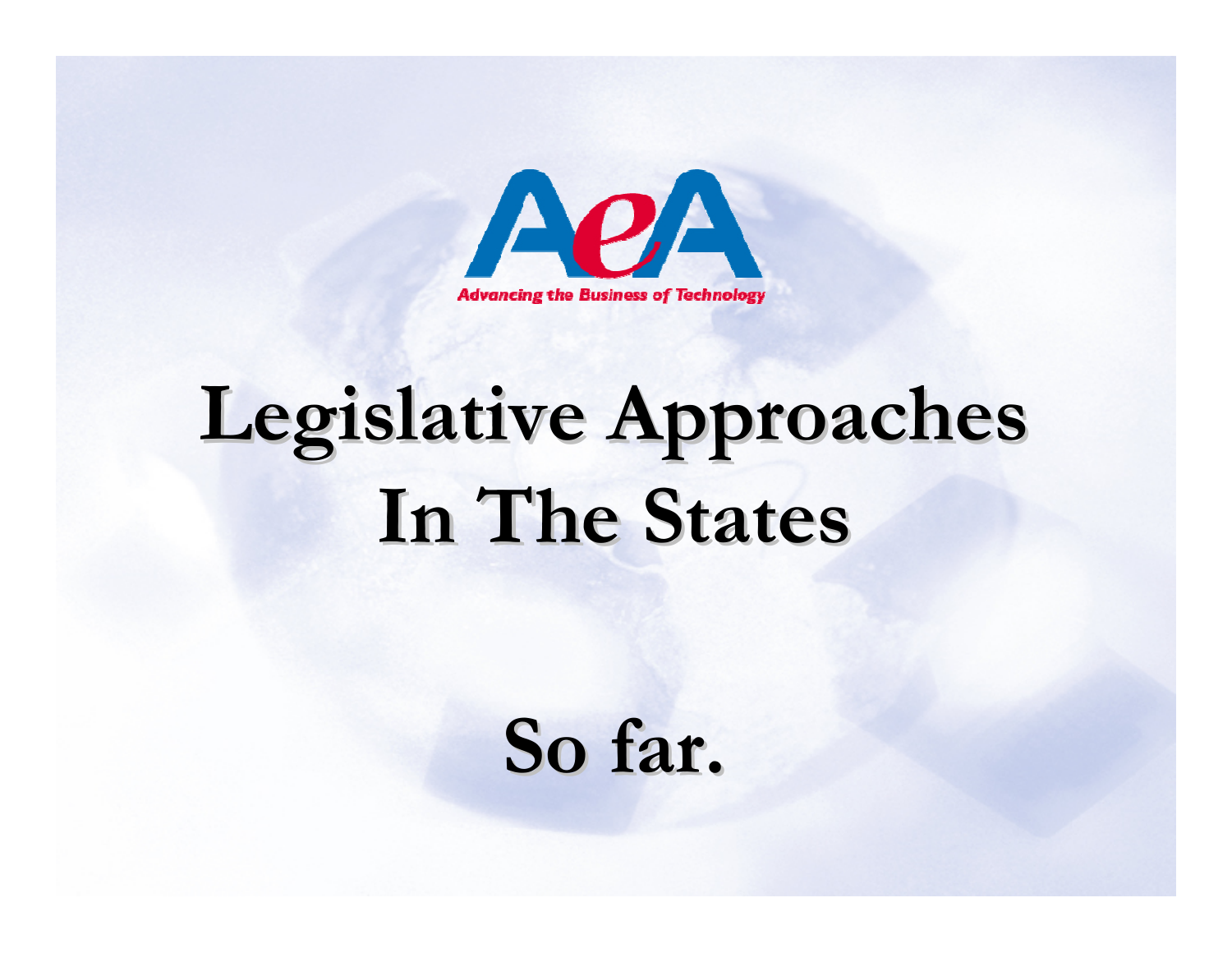## **Why States Legislate Why States Legislate**

#### **"Any sufficiently advanced technology is indistinguishable from magic."**

 **Arthur C. Clarke,** *Profiles of The Future, 1961 (Clarke's third law)*

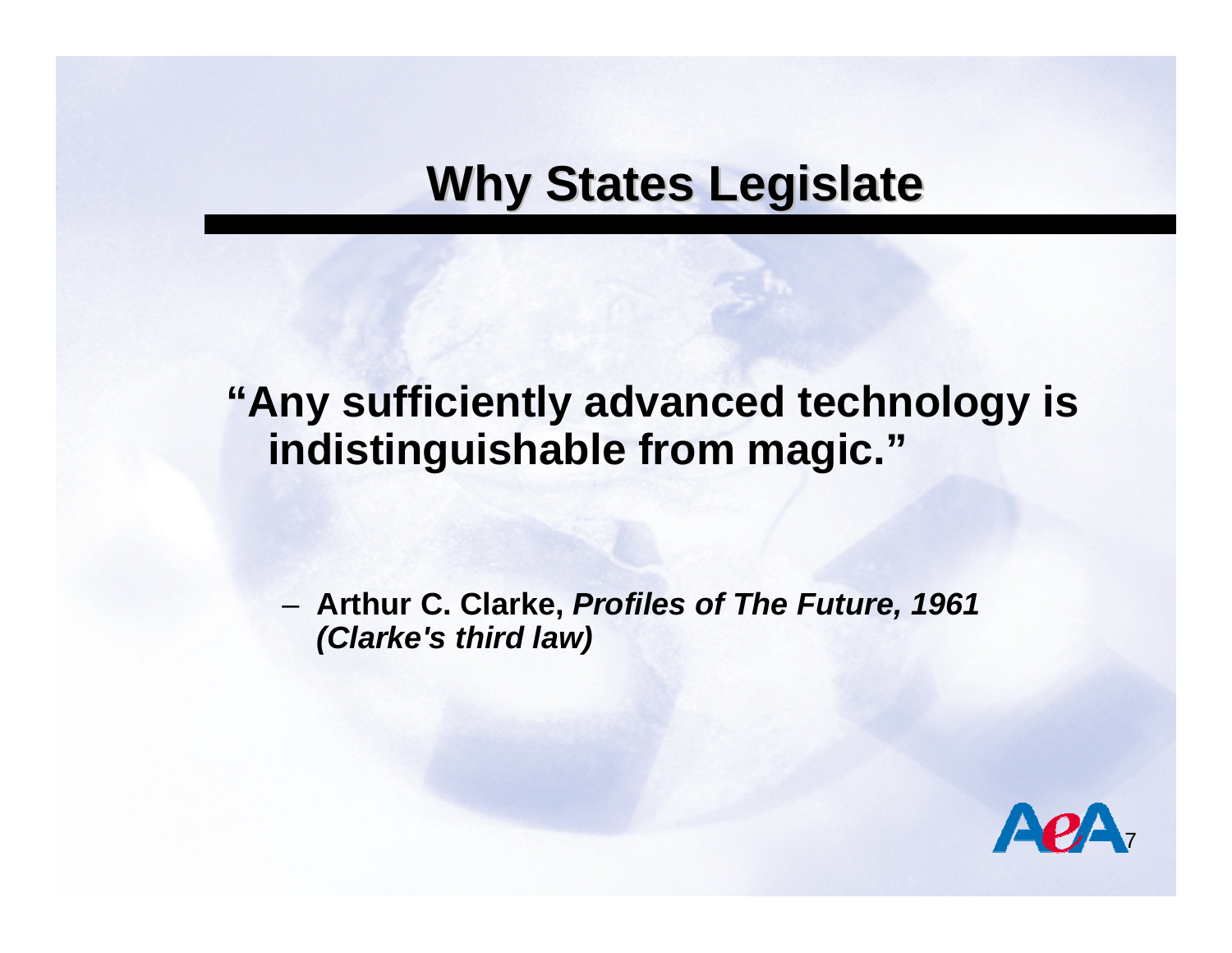## **The RFID Legislative Mix**

#### **Attacks on Identity Management**

- Flat out bans on gov't use of contactless ICs
- Bans on human implantation
- **Attacks on Supply Chain Management**
	- Mandatory Labeling
	- Mandatory Notice
	- Mandatory Kill at PoS
- Privacy Protection
	- Anti-Skimming legislation
	- Best Practices Commissions for Gov't agencies

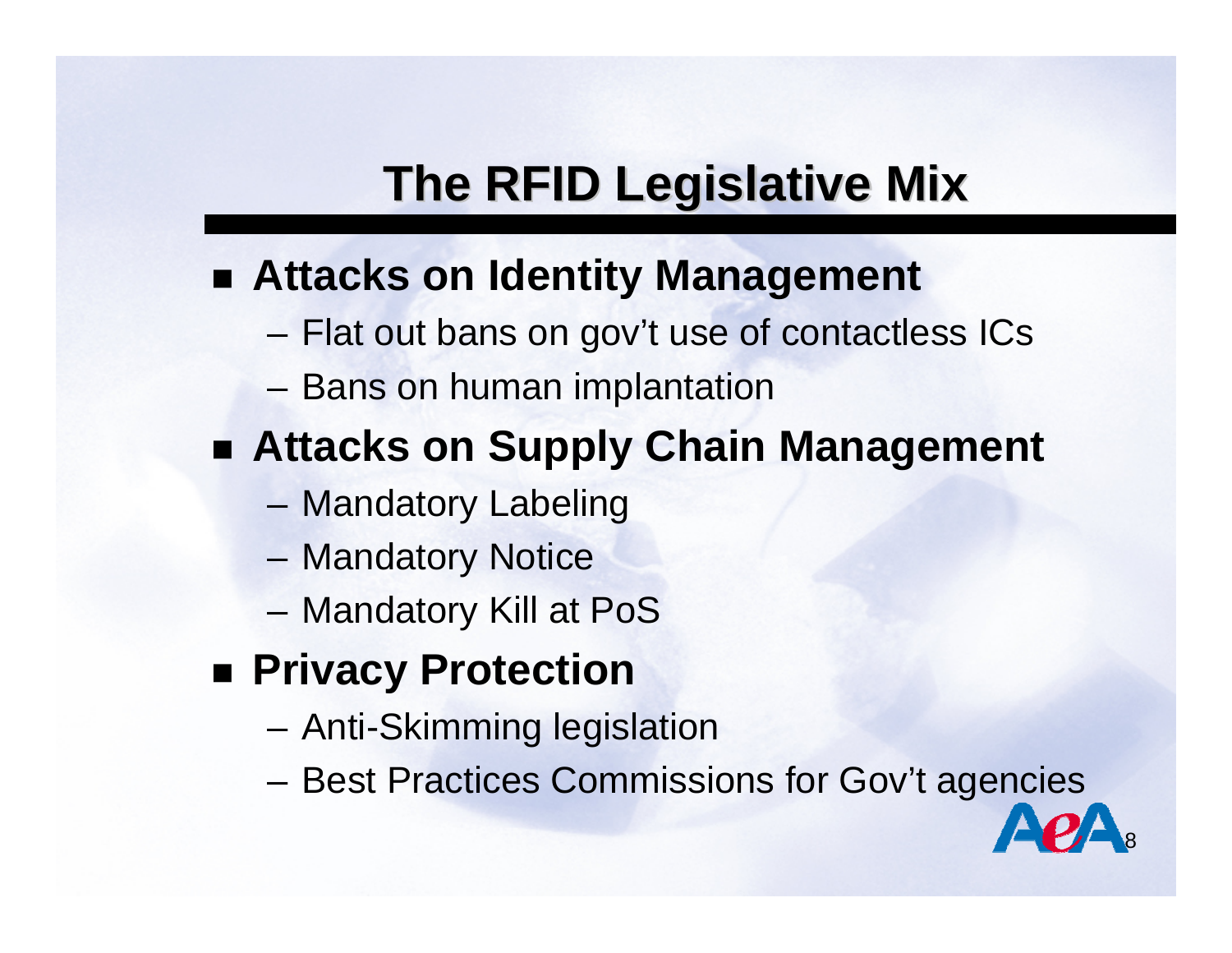## **New Mexico HB 215 (2005) New Mexico HB 215 (2005)**

- **Focused on retail RFID Tags**
- Required notice posted in store
	- 72 words long
	- –Must be readable at 10 ft.
- **Required item-level tags**
- **Mandatory removal or deactivation**
- **Private right of action**
- **Similar bill in Massachusetts, SB 181**

9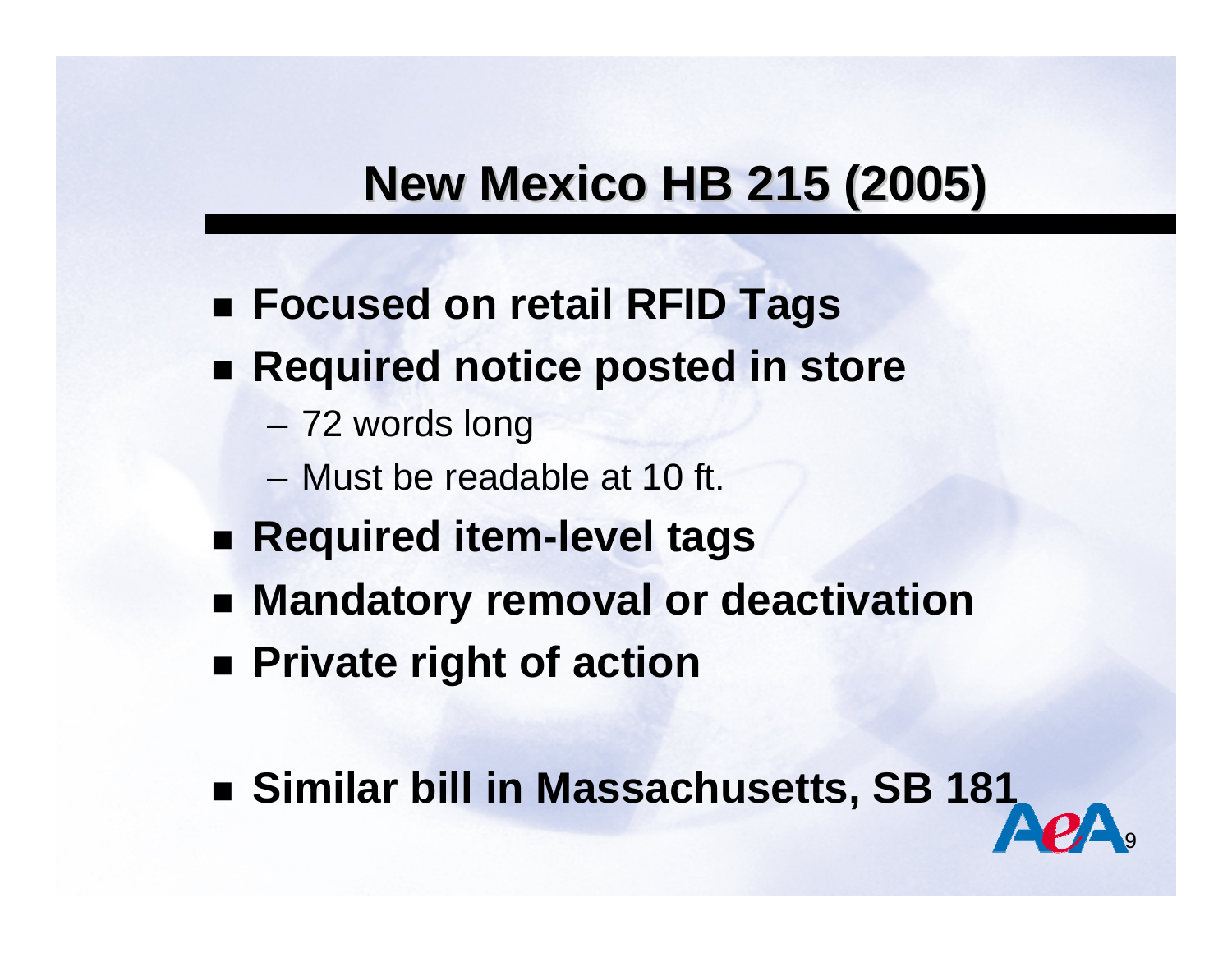## **Illinois SB 2558 Illinois SB 2558**

- Bans use of Contactless ICs from gov't **issued identity documents**
- **Retail provisions removed**
- **Carve-outs for:** 
	- $\blacksquare$ **I-Pass Toll Collection**
	- $\blacksquare$ **Public Safety ID Badges**
	- $\blacksquare$ **Prisoner ID Documents**
	- $\blacksquare$ **State Vehicle GPS Systems**
- $\blacksquare$ **Building Access Cards**
- **Library Cards**
- $\blacksquare$ **Mass Transit Cards**

*But what uses did they forget? But what uses did they forget?*

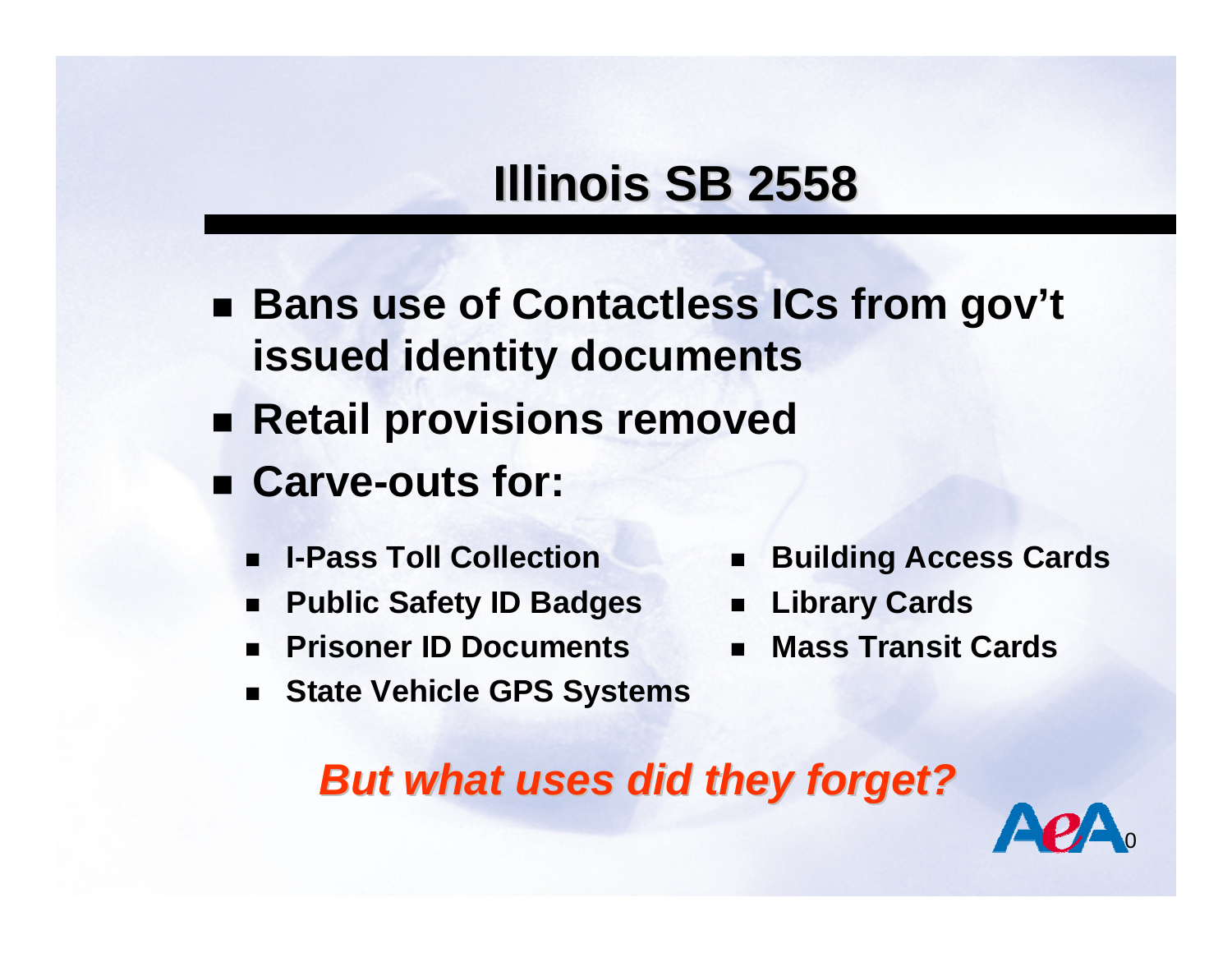## **NH HB 203 – Maj.Ldr Clegg Amend**

#### **Incredibly Broad Definitions**

- "Personal Information" includes party affiliation
- "Tracking Device" sweeps up all RFID
- "Universally Accepted Symbol"
- **Requires labels; Criminal Penalties**
- Bans human implantation w/o consent
- **Bans "tracking devices" a la California**
- Sets up a commission after the fact
- **Criminalizes tracking w/o court order (exempts e911 & mobile phone service)**

11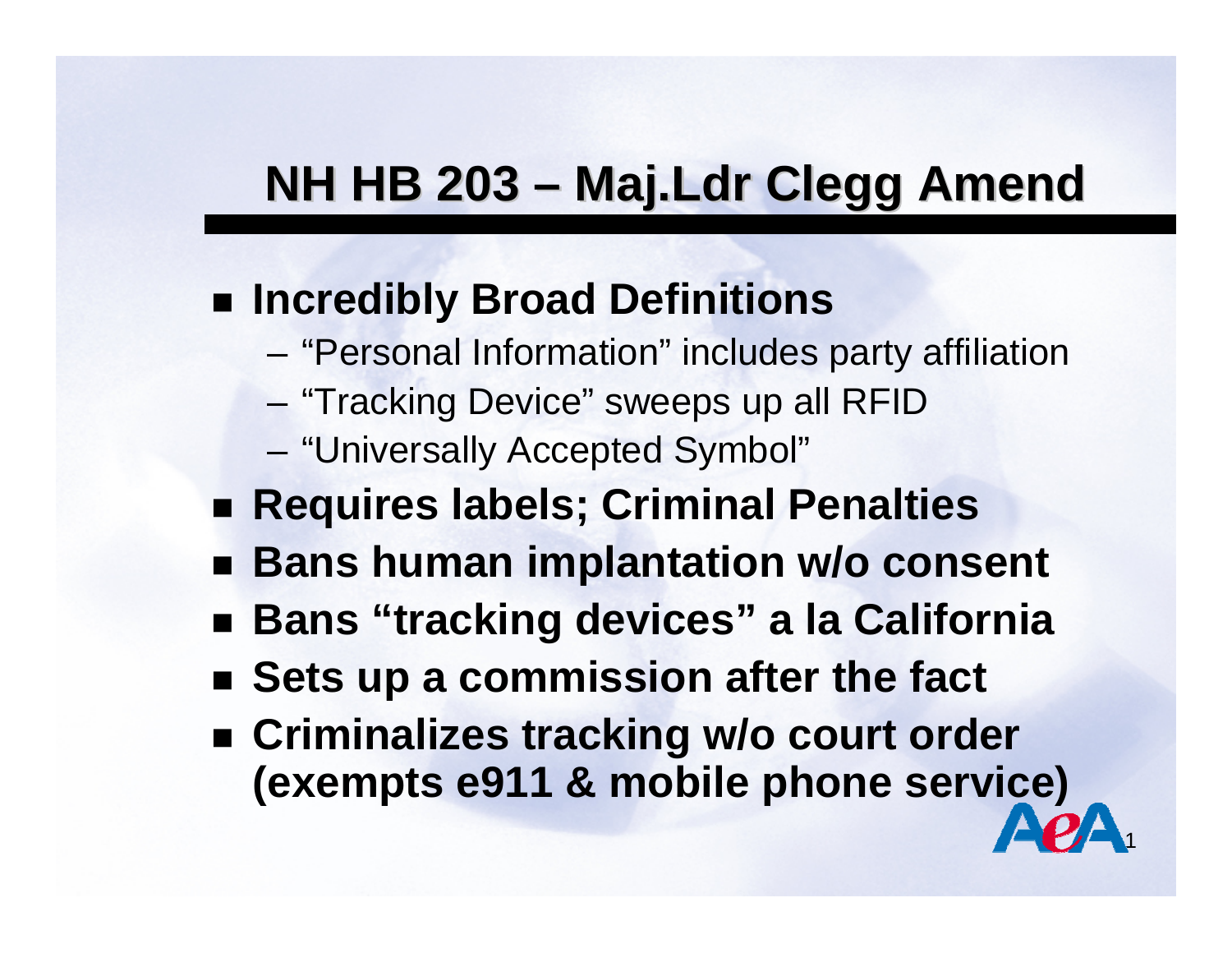## **NH HB 203 - Hassan/Burling Amend.**

 **Criminalizes tracking w/o court order** – Exempts e911 & mobile phone service **Creates Study Commission**

#### *Guess which one has traction in NH? Guess which one has traction in NH?*

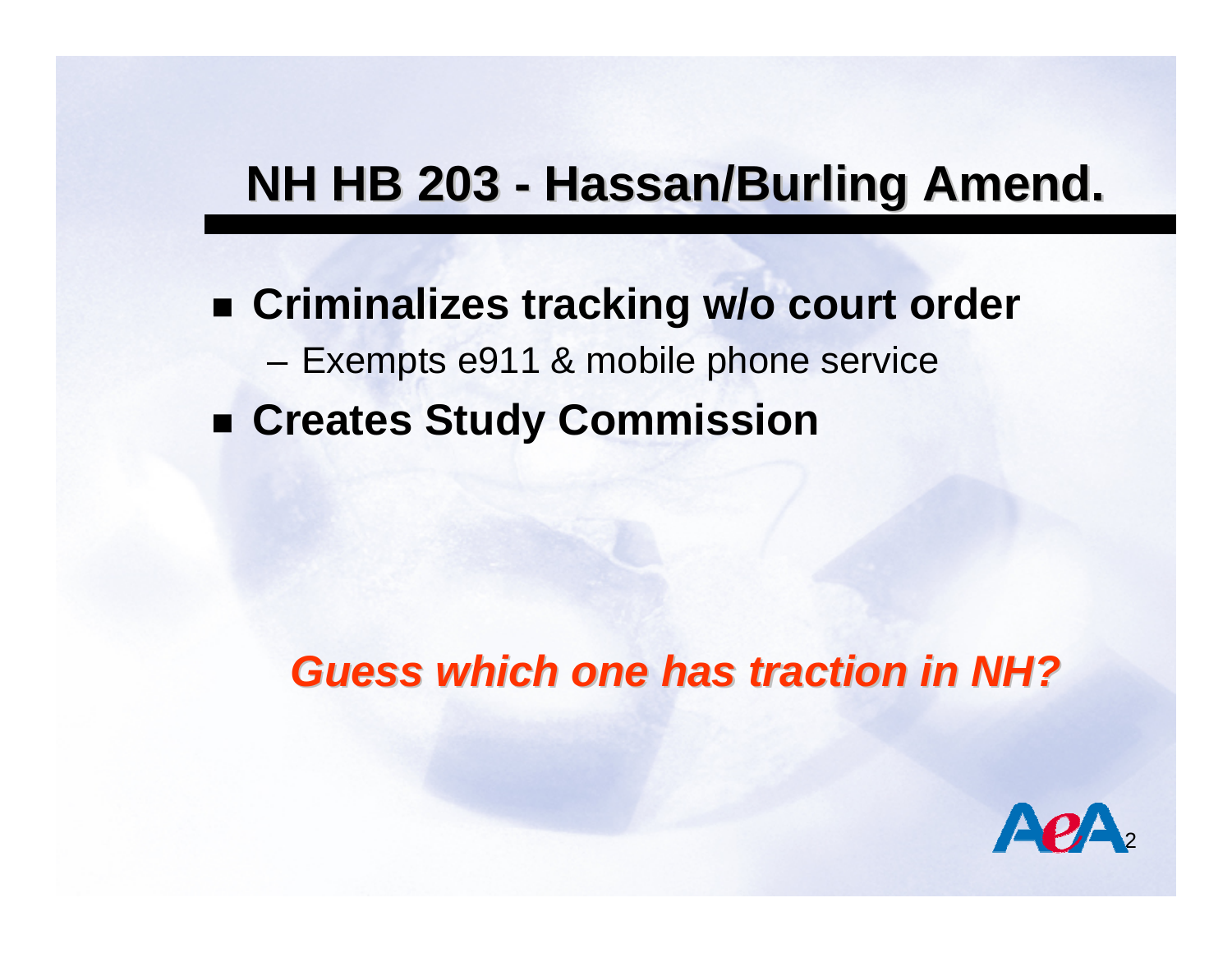## **SB 682 (Simitian) v.1.0**

- 3yr Ban on Contactless ICs in Gov't issued IDs
- Carve-Outs for
	- Toll Collection
	- Those in Prison, Mental Health Facilities
	- Orphans under 4 yrs
- Only Unique IDs allowed for above users
- Allowed users must give:
	- Notice of IC, Countermeasures available, location of every possible scanner and reader in California
- –Criminal & Civil penalties for skimming

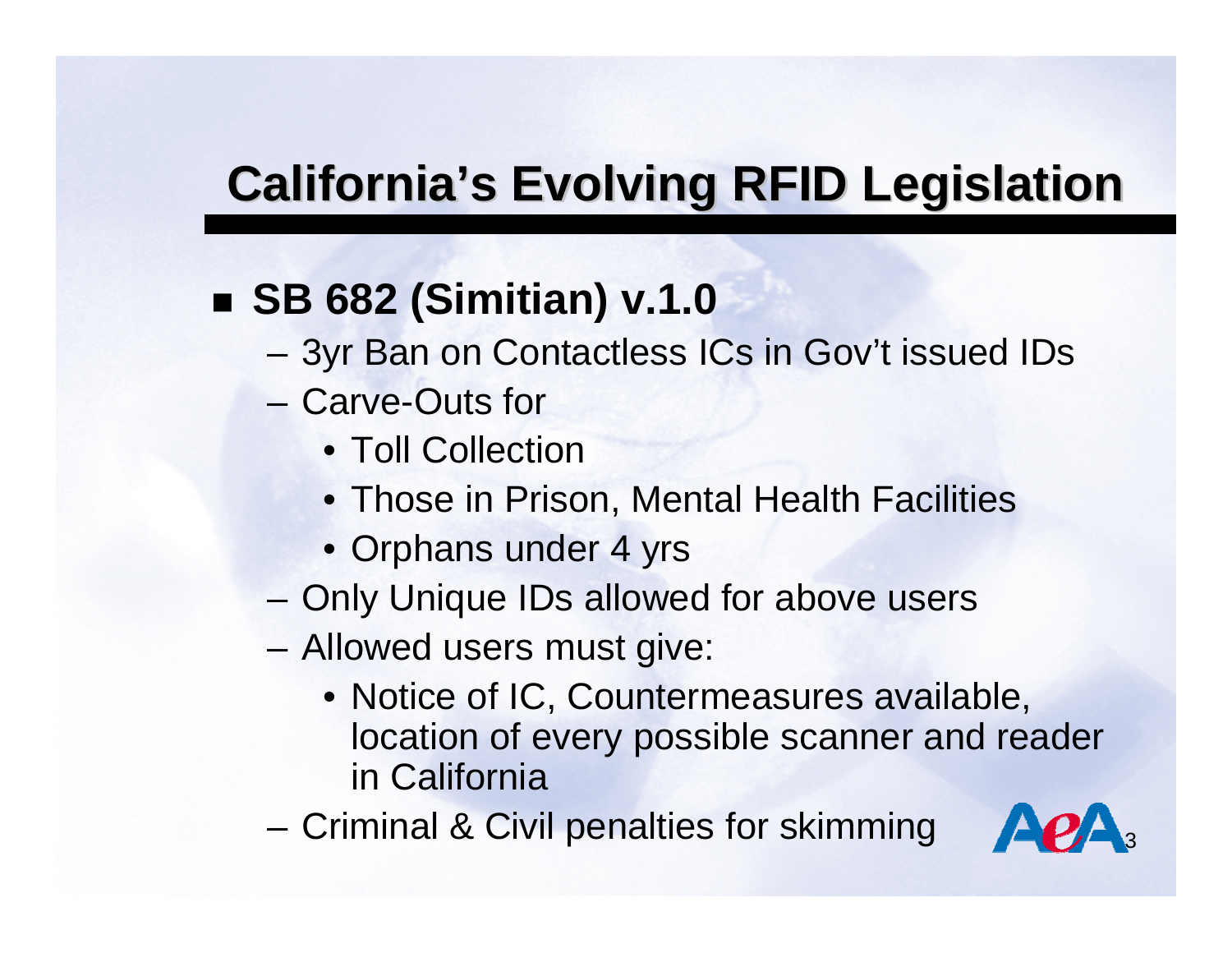### **SB 682 (Simitian) v.1.2 – v1.9**

- –– New iterations kept coming, including:
	- Firefighter use, but not other first responders
	- One that banned use for toll-collection (a reversal),
	- Allowed RFID as long as it used 1024-bit encryption
		- Protecting the men's room with same security as hardened nuke missile sites
	- A three-year ban on RFID technology
- –- Stalled in Legislature

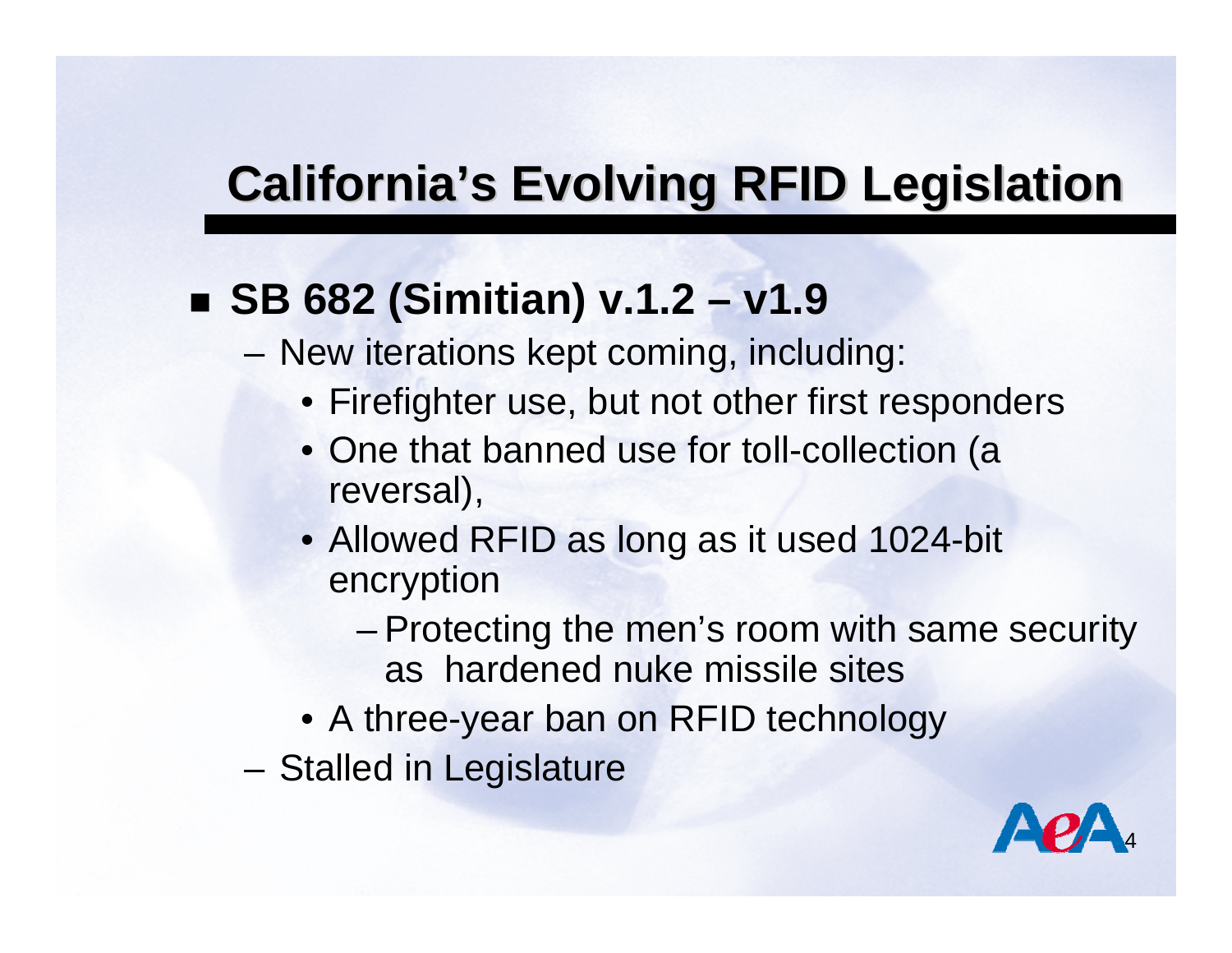## **SB 768 (Simitian)**

- –*"The Marine Finfish Aquaculture Bill"*
- –Actually, SB 682 v.2.0
- and the state of the state – Gut & Replace

*Good faith negotiations ensue, yet in early Good faith negotiations ensue, yet in early*  April, existing legislation amended...

### ■ **SB 433 (Simitian)**

– Will amend the vehicle code to ban RFID in CA Drivers' Licenses. Hearing in June.

15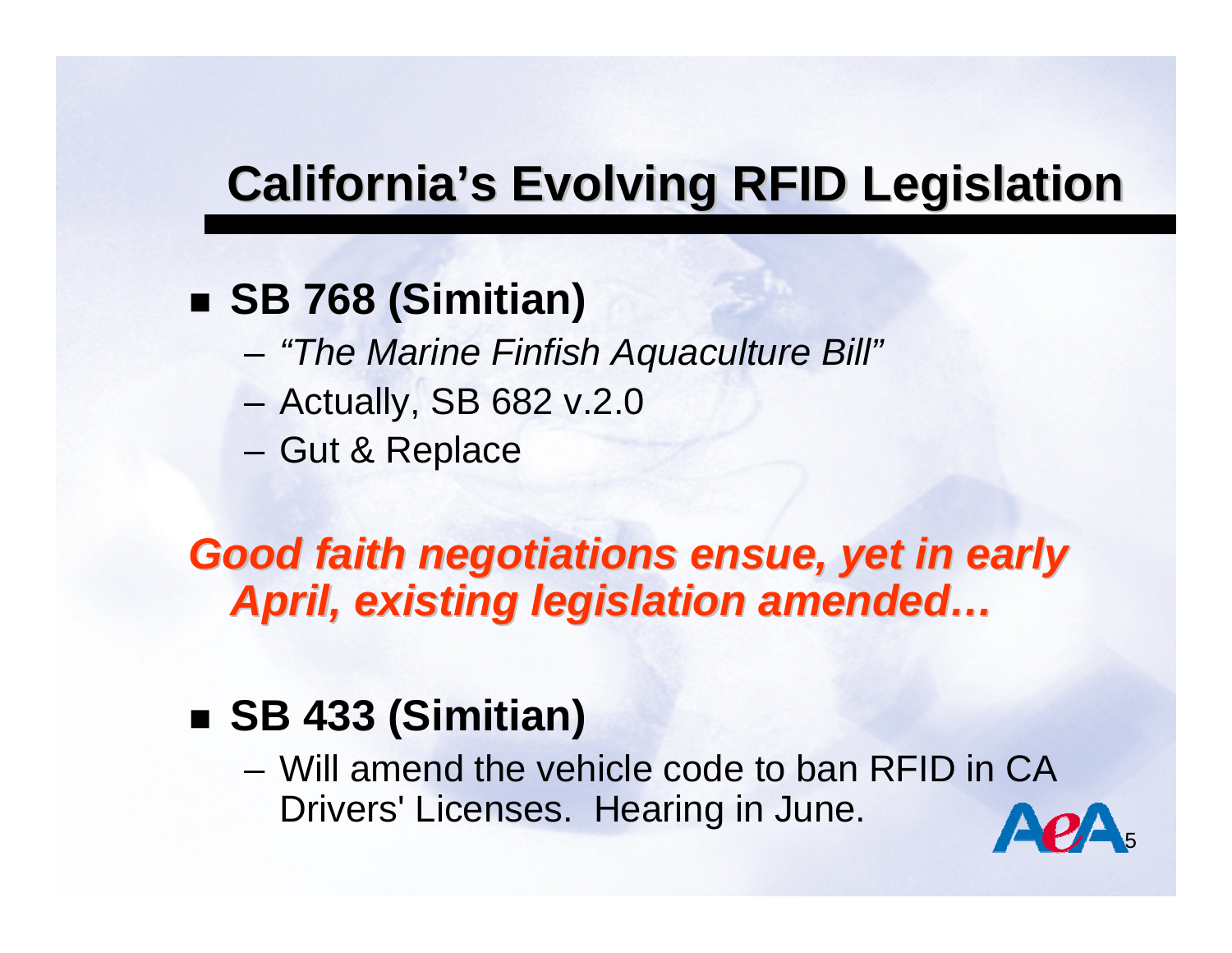### **TORRICO: Gov't ID Document Legislation**

- –Anti-Skimming Provision
- **Harry Committee** 20+ Member Study Commission
- –- Interim protections and guidance for agencies:
	- Tamper-resistant to prevent duplication & forgery
	- Requires authentication between the card and an authorized reader
	- Credentials w/ PII shall employ effective protections for data stored on the credential as well as for data transmissions between the card and reader.

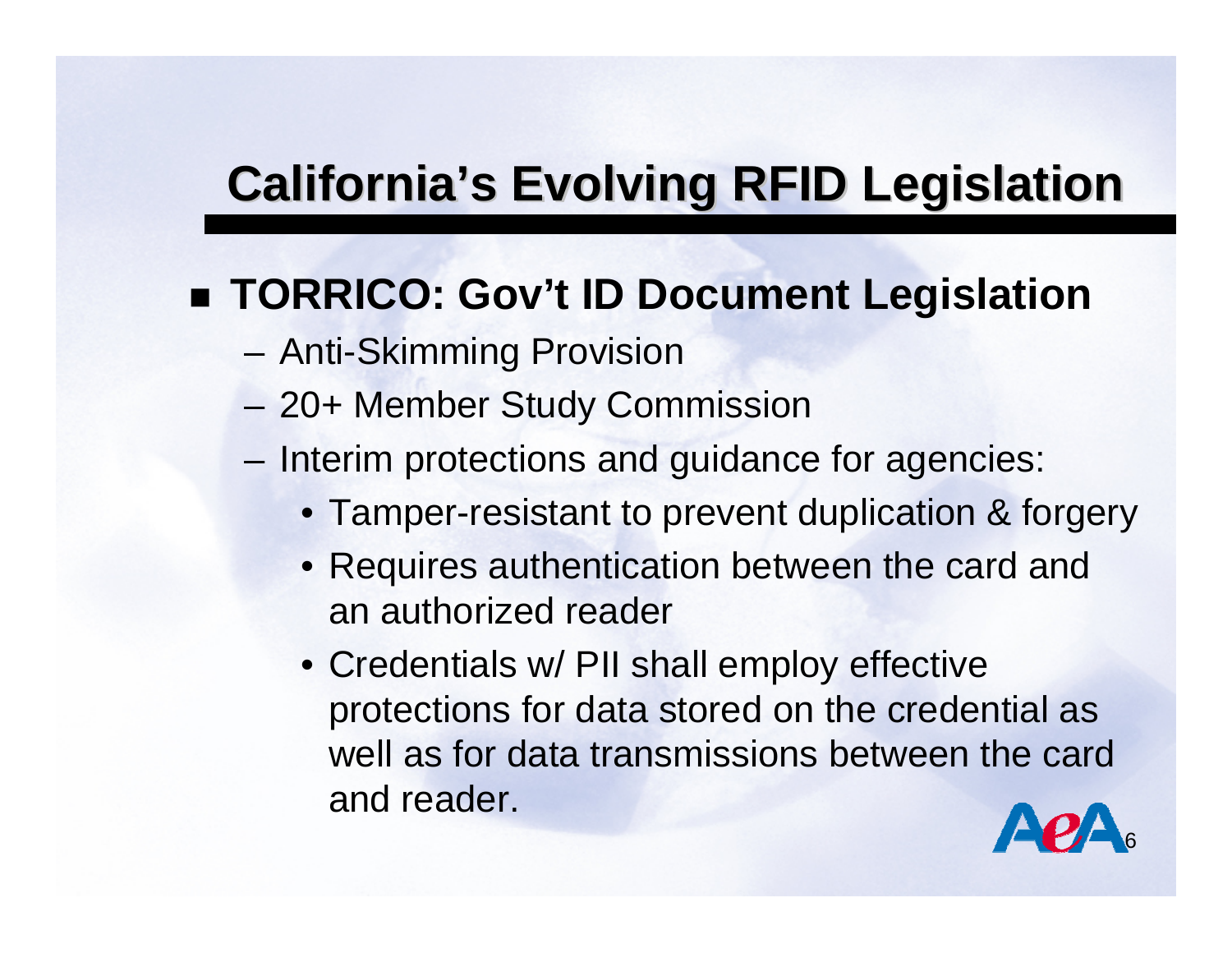## **Other Bills Other Bills**

- **Missouri SB 638**
	- **Mandatory Retail Labels**
- **New Hampshire HB 1738**
	- **Prohibits Highway Tracking**
	- **2/23/2006 Transportation Cmtee: Ought not to pass.**
- **Rhode Island HB 5929 (2005)**
	- **Bans Gov't use of RFID**
	- **Vetoed by Gov**
- **Tennessee**
	- **Mandatory Retail Labeling: SB 699, HB 300**
	- –**Mandatory Retail Removal: SB 3816, HB 3848**
- **Utah HB 185 (2005)**
	- **Anti-Skimming added to Computer Fraud & Abuse Act**

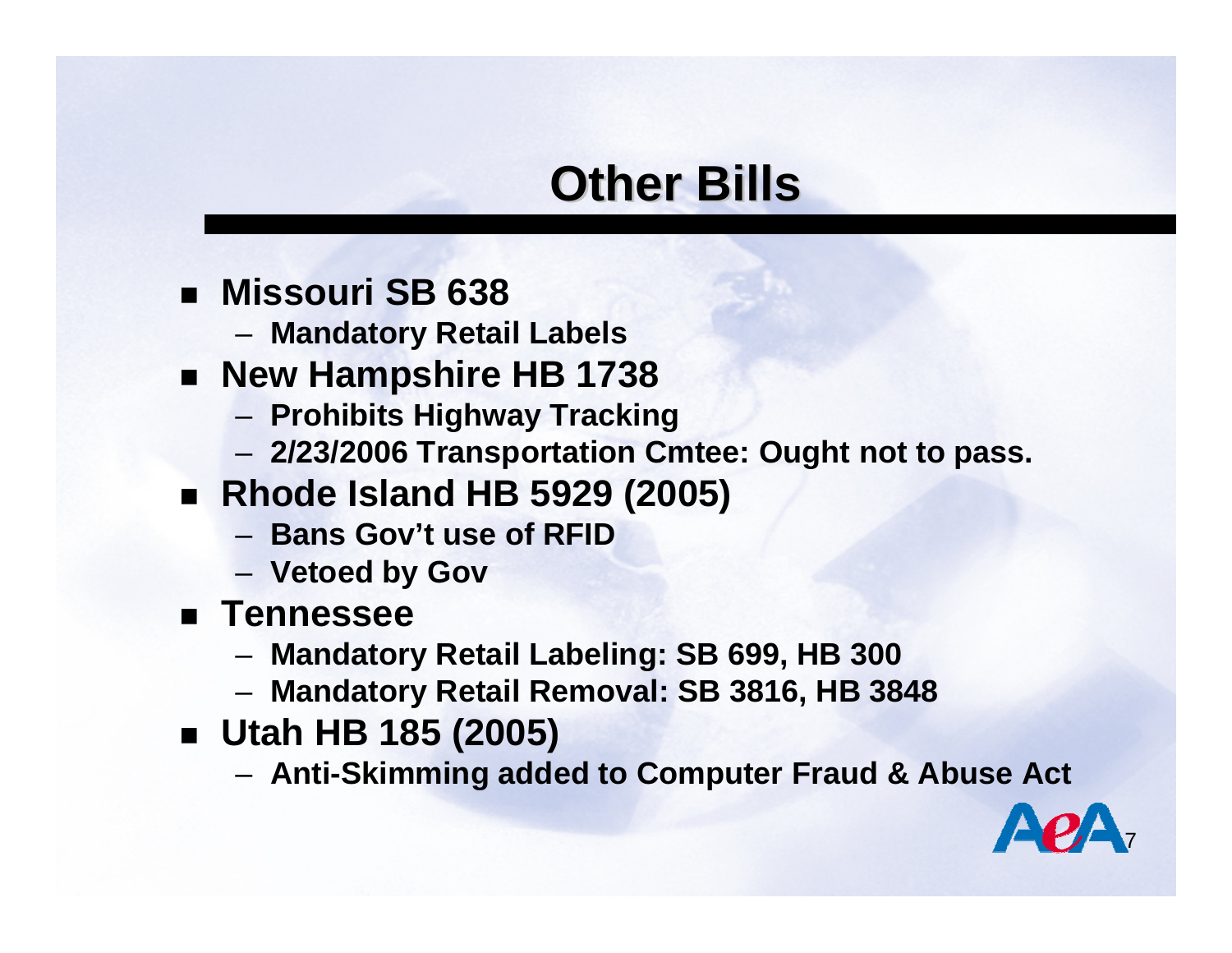#### **Keeping a Positive Attitude Keeping a Positive Attitude**

#### **"They got us surrounded – the poor bastards."**

 **Cpl. Gordon Carson,** *Easy Company, 505th Regiment, 101st Airborne, at the Battle of the Bulge, Dec. 20, 1944*

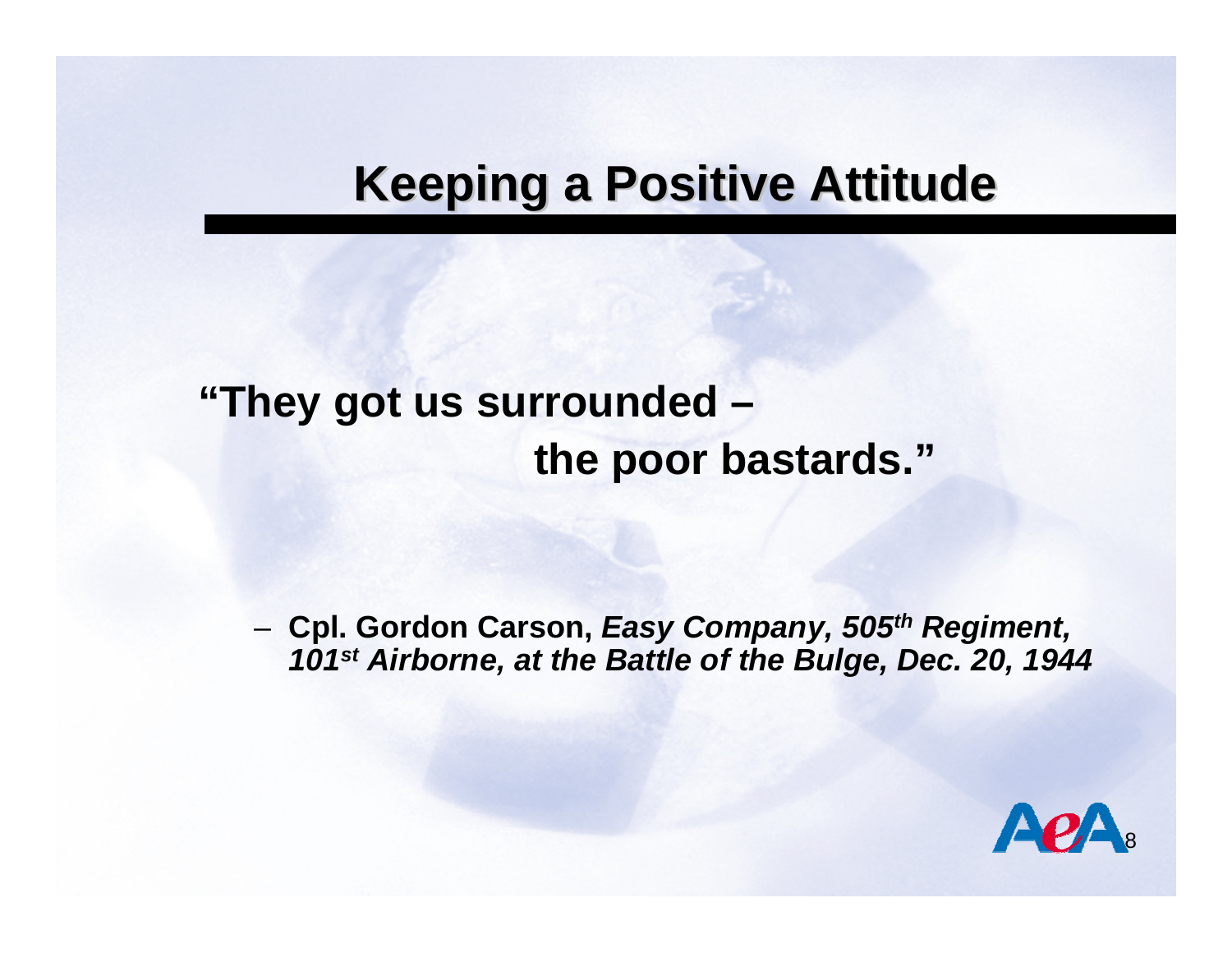## **The Hit List Who The Hit List Who's Who**

### **People facing similar problems as us.**

- –Retailers
- –Wholesalers
- –Manufacturers
- Standards Grps
- Healthcare
- Universities
- Pharma
- RFID Tag & Reader Mfrs
- RFID System Integrators
- Smartcard Companies
- Banking/Credit Card biz
- –Law Enforcement
- Librarians
- –Cell Phone/WiFi Mfrs

19

– Gov't Agencies

**The good news is that they hate everybody.**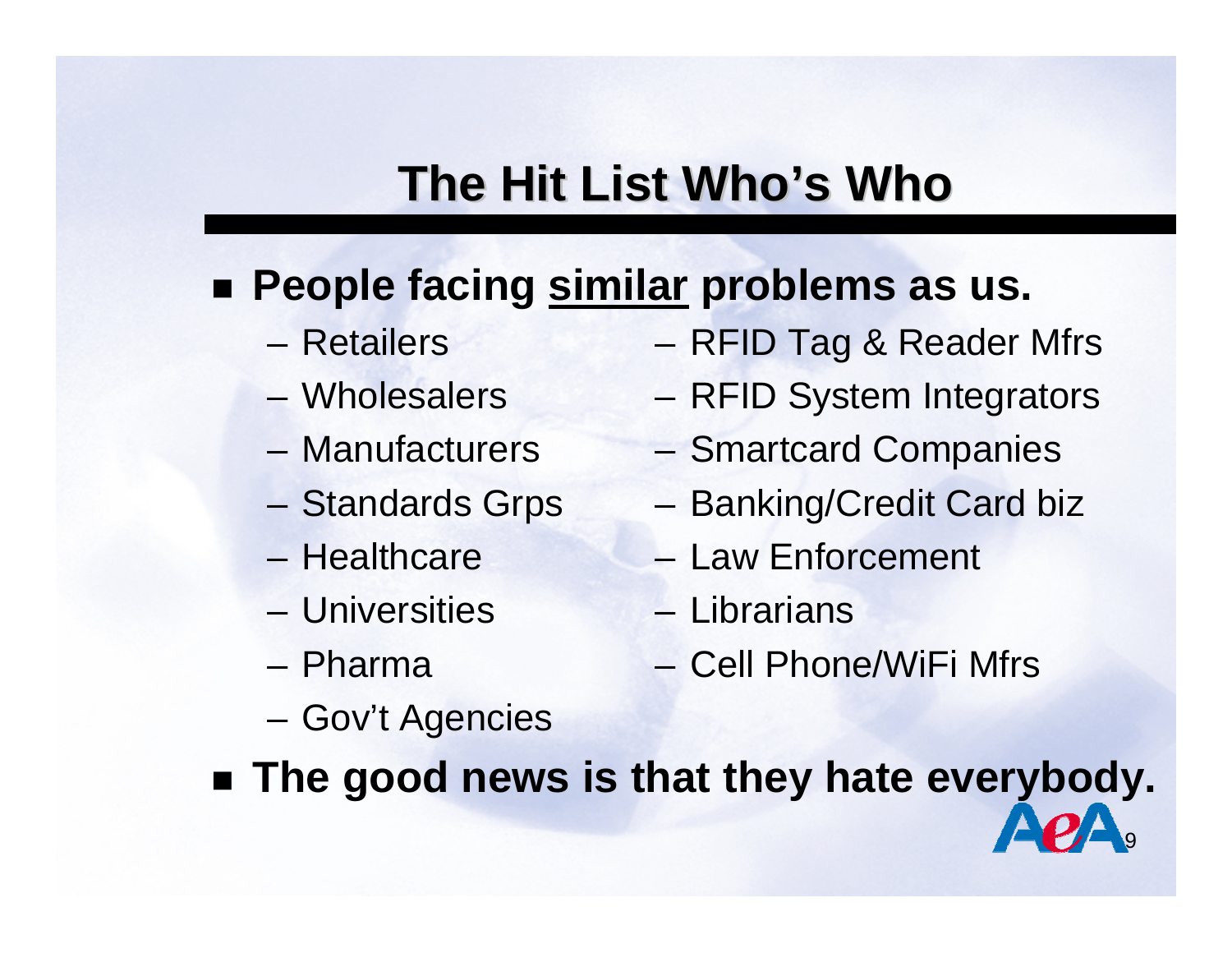

# **Coordinated Messaging Coordinated Messaging for**

## **Battlefront: RFID**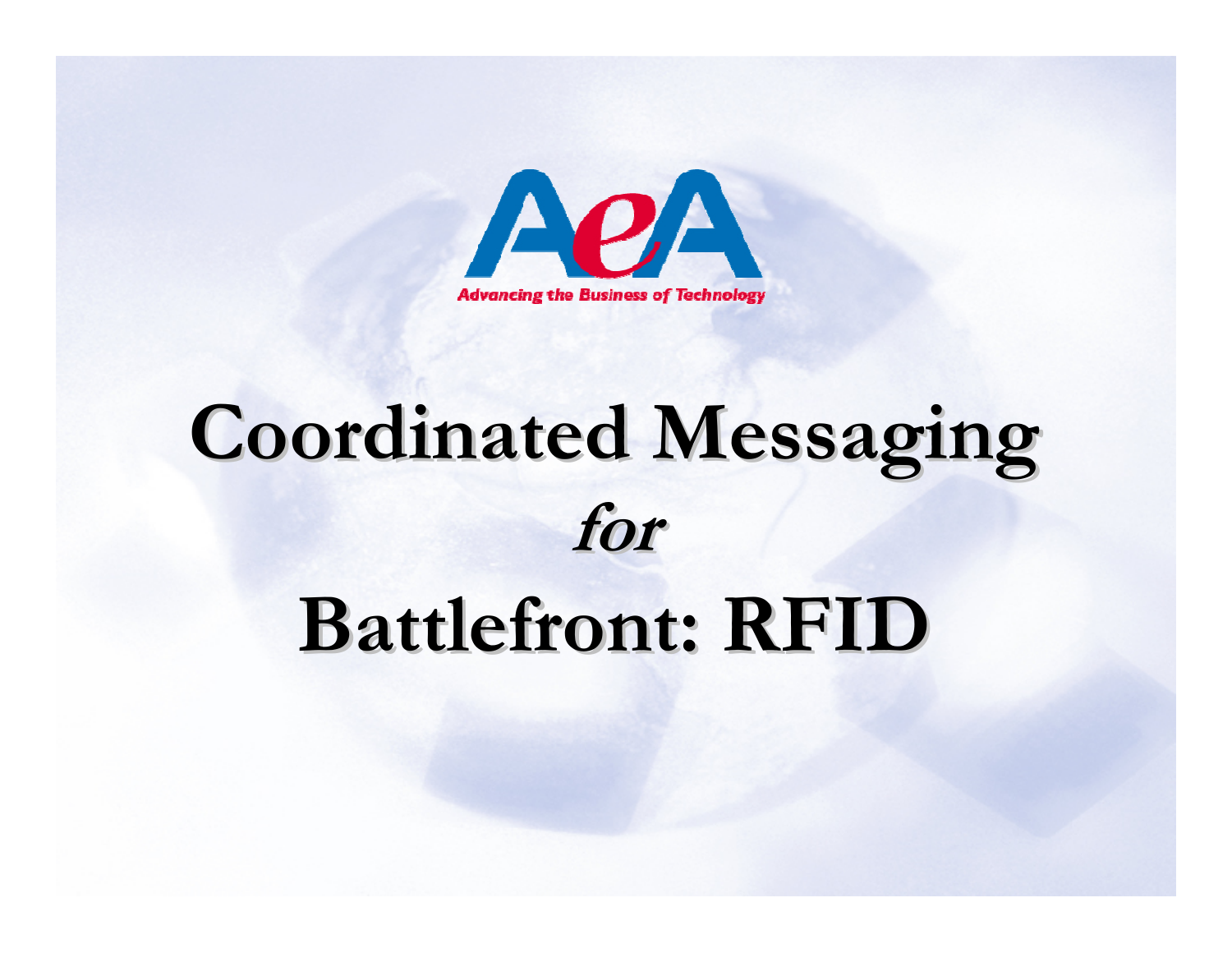

# **The Real Question: The Real Question:**

**"When a government agency implements secure smart cards, how do they determine the right level of security to protect personal privacy?"**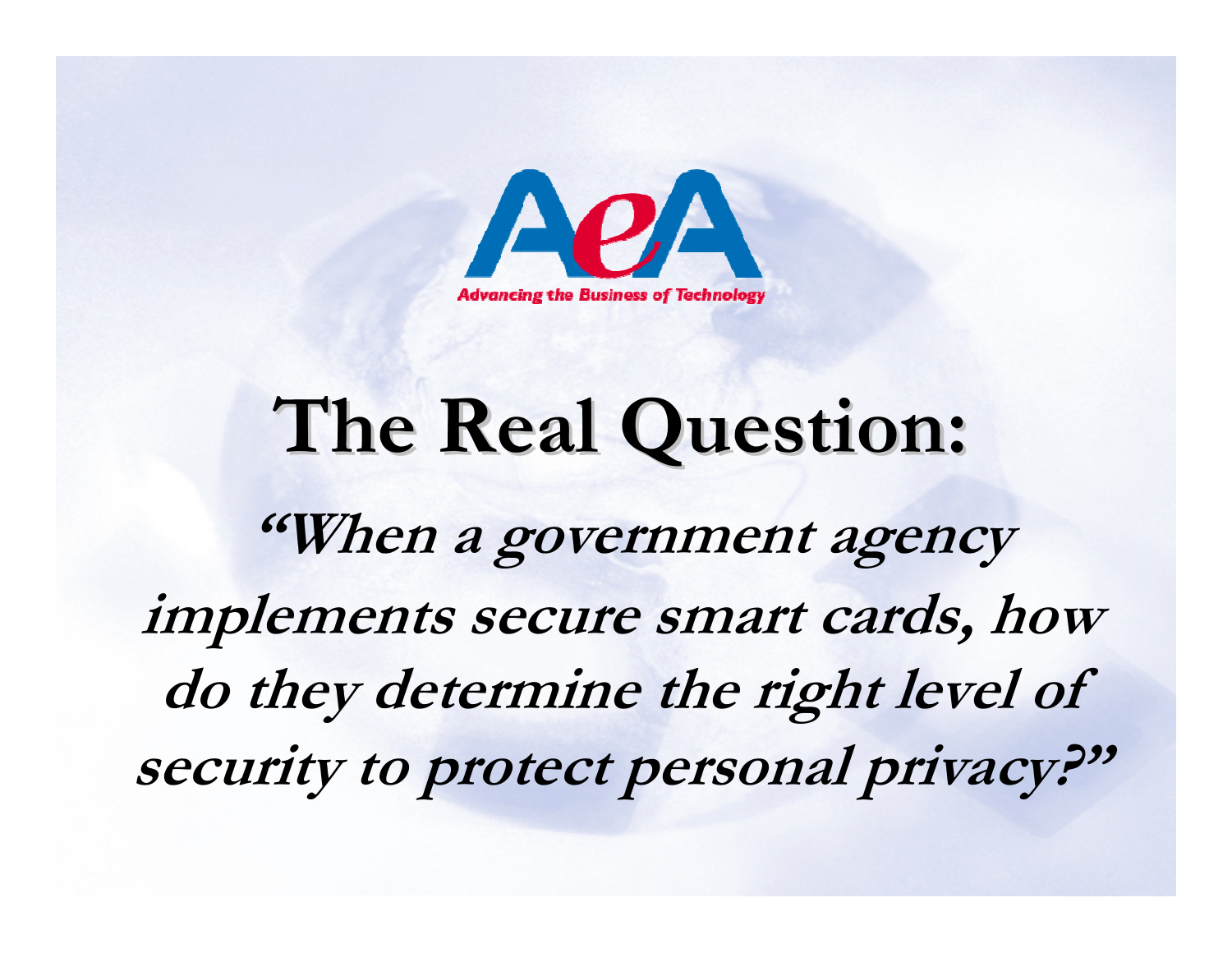## **Ban Bad Behavior, Not Technology Ban Bad Behavior, Not Technology**

### **Make Skimming a Crime**

– The unauthorized, intentional and surreptitious scanning of a person's ID document and/or product tags without their knowledge or without the authority of a court-issued warrant.

#### **Establish Strong Criminal & Civil Penalties**



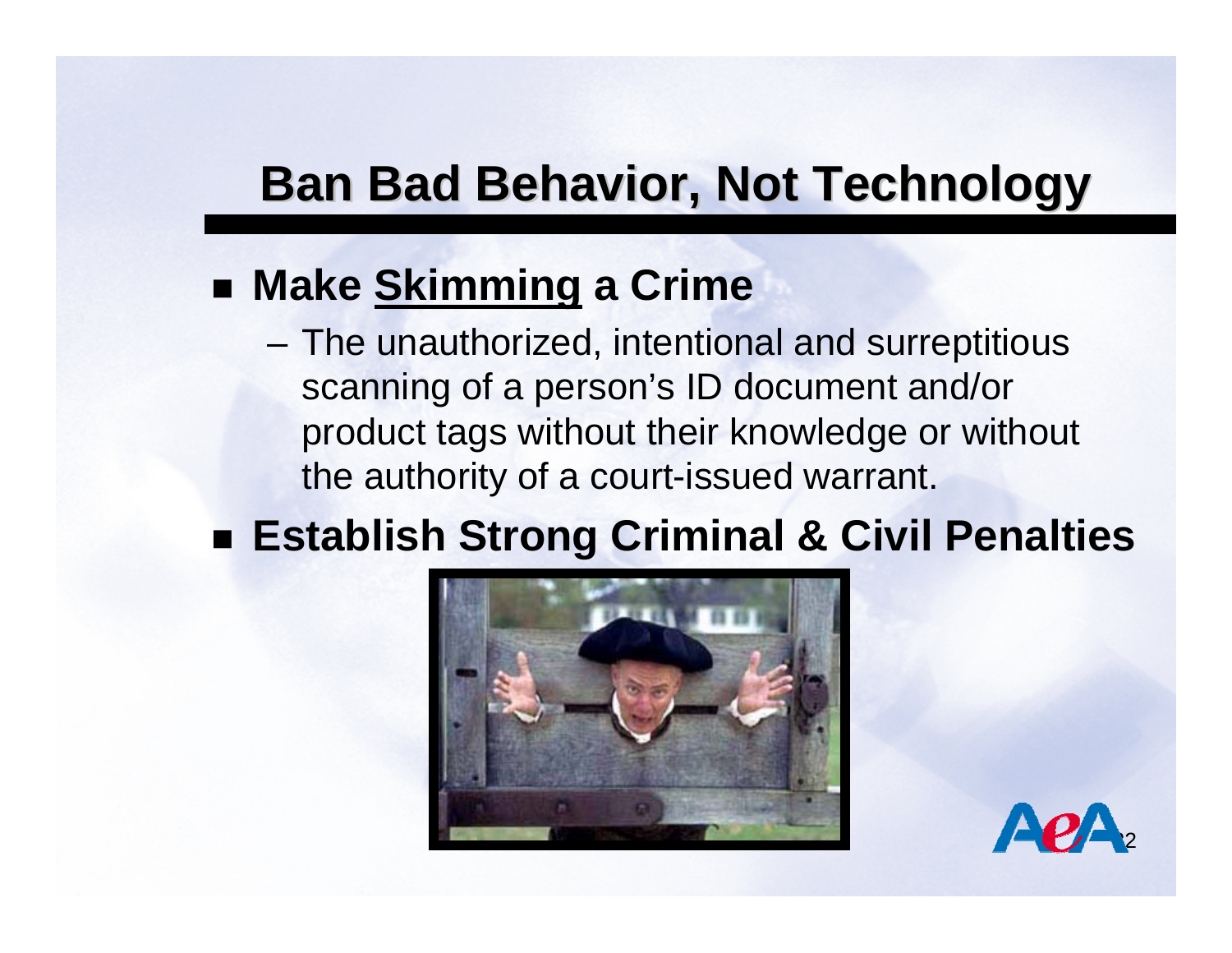### **Don't Mandate Labels or Notice**

■ It's an expense that small mom & pop **stores can't bear**

Local economies *depend* on small business

- **At first, it freaks out consumers**
- **Then, it only becomes noise**
	- An expensive noise that benefits none
- *Consumer confidence is key to a state's economic development – and acceptance of gov't issued identity documents*

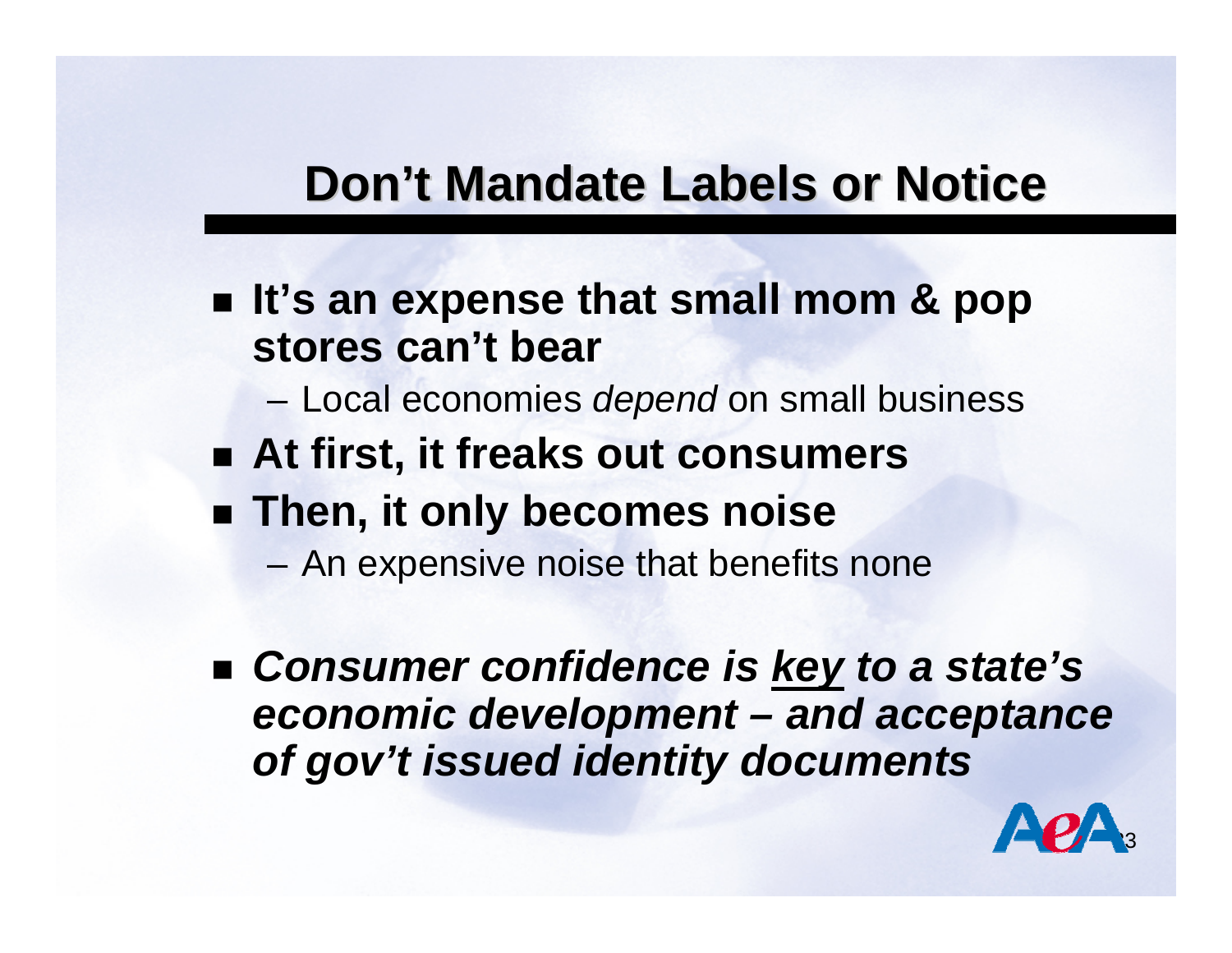## **Use Best Practices, Not Laws Use Best Practices, Not Laws**

#### **Laws tend to set standards in stone**

- Technology is constantly evolving for the better
- Flexibility and access to expertise is key

#### ■ Insist on Best Practices

- Gives a great blue print as to goals & ideals
- Allows flexibility for future improvements
- Allows flexibility for technologies and applications not yet even dreamed of
- Encourage "standards-based solutions," but not *specific* standards

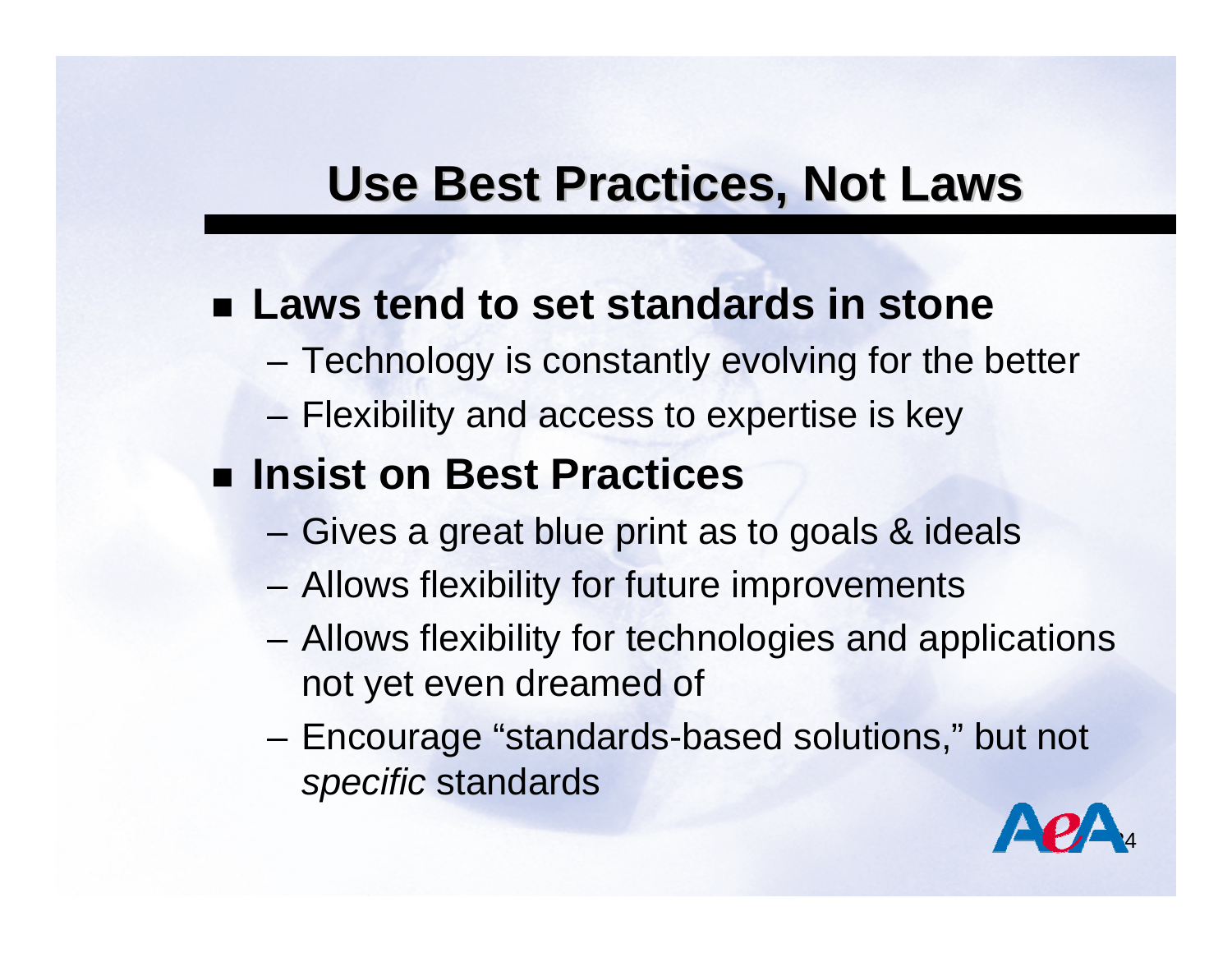## **Best Practices to Protect Consumers Best Practices to Protect Consumers**

## **Identify The Stakeholders**

- –- Implementing Government Agencies
- Technologists
- Public Advocacy Groups

## **Example 1 Set Strict Guidelines for Protecting PII**

- Methods to protect transmission & storage of data on government issued ID documents
- Methods to prevent skimming & unauth'd tracking

25

- Designing appropriate security for the tech app
- **Strengthen Privacy Laws & Fill the Gaps**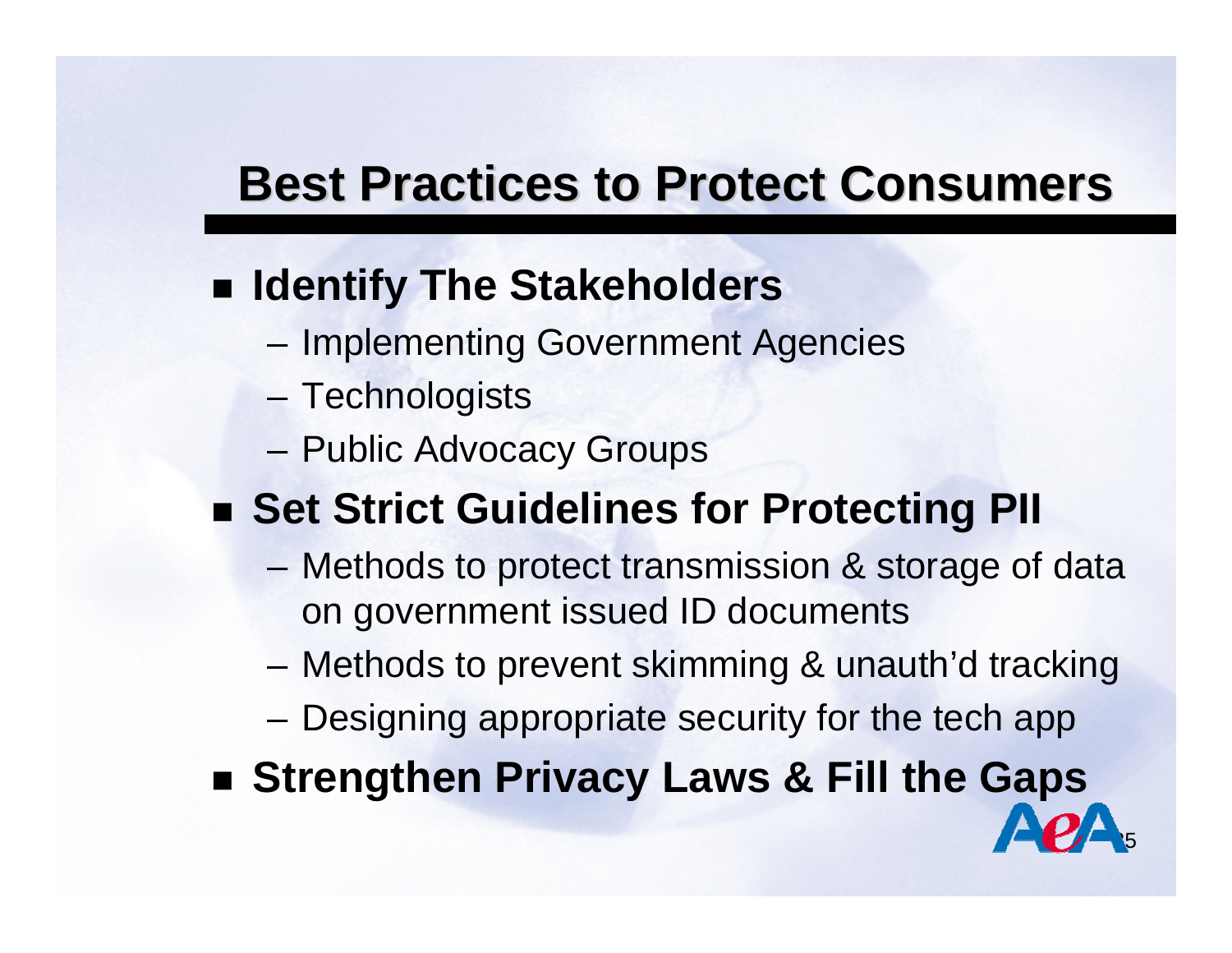### **Why We're Here Today**

#### **"We must all hang together, or assuredly we shall all hang separately."**

 **Benjamin Franklin,** *at the signing of the Declaration of Independence, July 4, 1776*